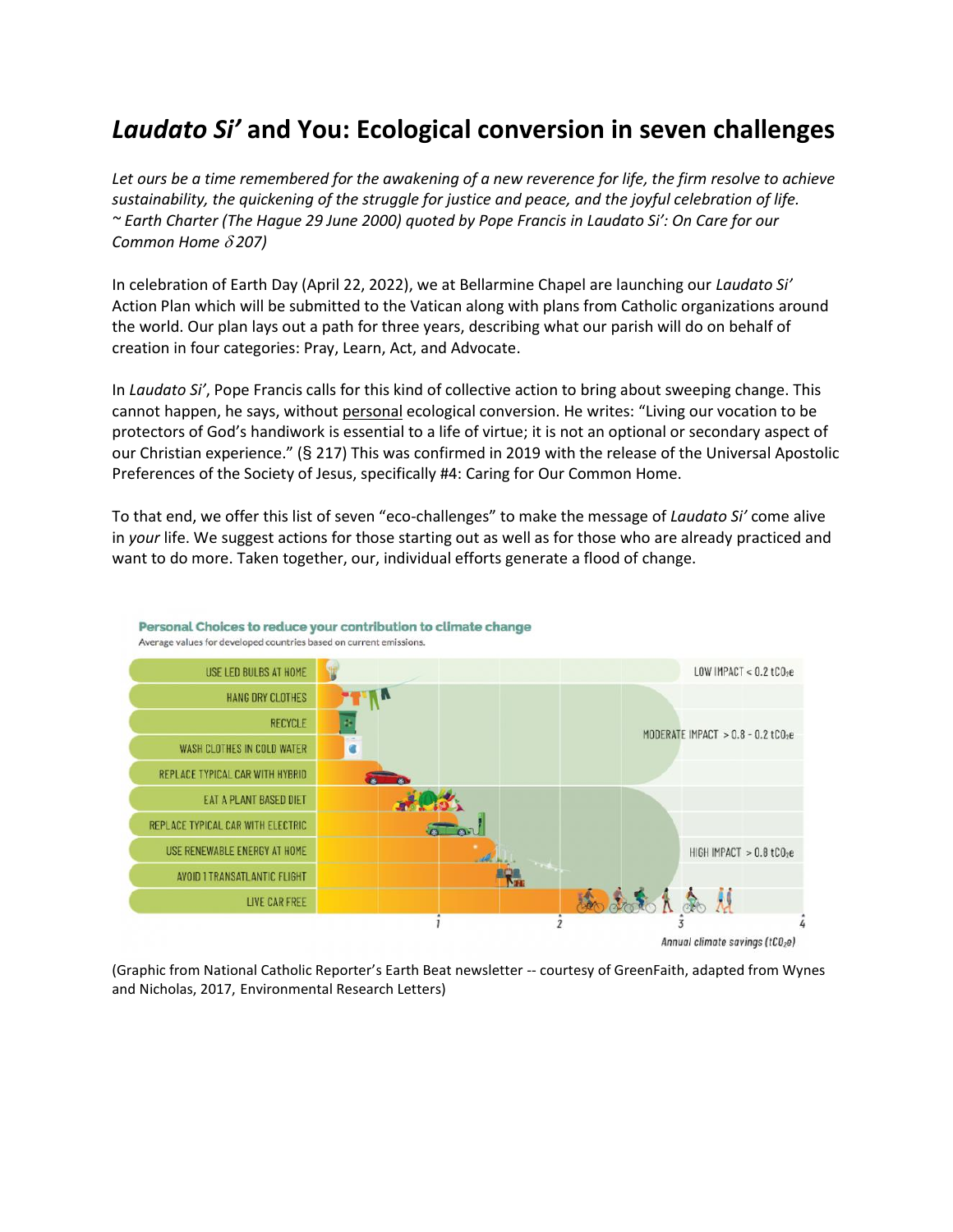

# **Challenge #1: Change the way you think. And remember to think.**

*"…If we feel intimately united with all that exists, then sobriety and care will well up spontaneously."* (*Laudato Si'* §11)

The paramount theme of *Laudato Si'* is that all of creation is interconnected

*"This is the way human beings contrive to feed their self-destructive vices: trying not to see them…delaying the important decisions and pretending that* 

and that, as Christians, our encounter with Jesus Christ recognizes this connection. If we do not understand this interdependency and our own proper place in it, Pope Francis writes, we act as "masters, consumers, ruthless exploiters."

While we may not think of ourselves as exploiters, most of us do lead lifestyles that our planet cannot sustain. We often operate on autopilot, prioritizing convenience, comfort, and conformity, overlooking how our choices are shaped by a disregard for their impact.

One of the most delightful ways to remember our true connection with creation is to spend time in nature with children. Whether in a park, on a camping trip, or in the backyard, our experience with children may help us recognize that, to secure their future, we must live with restraint.

[The Healthy Earth Team Resources Pages](https://www.bellarminechapel.org/healthyearth.html) includes many fun, educational, and faith formation activities for families.

**Challenge #2: See, judge, act**



## Starting Out:

 There is no end to resources available in every format. Bellarmine's Healthy Earth Team has put many in one place for you. [Please take a look!](https://www.bellarminechapel.org/healthyearth.html)

*nothing will happen."* (Laudato Si' § 59)

• The Healthy Earth Team suggests "green actions" each month in the [Social Mission Newsletter](https://www.bellarminechapel.org/social-mission-newsletter.html) which parishioners can try at home.

## Moving On:

- Calculating your household carbon footprint can be eye-opening as well as help you to be more resilient in facing climate change. Here's a good one: [EPA Carbon Footprint Calculator](https://www3.epa.gov/carbon-footprint-calculator/)
- Join a team of local religious congregations (Faith Communities Go Green) in a fun effort to win points by choosing from activities such as: calculate your carbon footprint, make zero waste meals, know your smart seafood options, reduce single-use-plastics, choose clean renewable energy, and so on. You also choose your level of involvement. Every bit helps. [Earth Month Eco Challenge 2022](https://greenumbrella.org/event-4729816)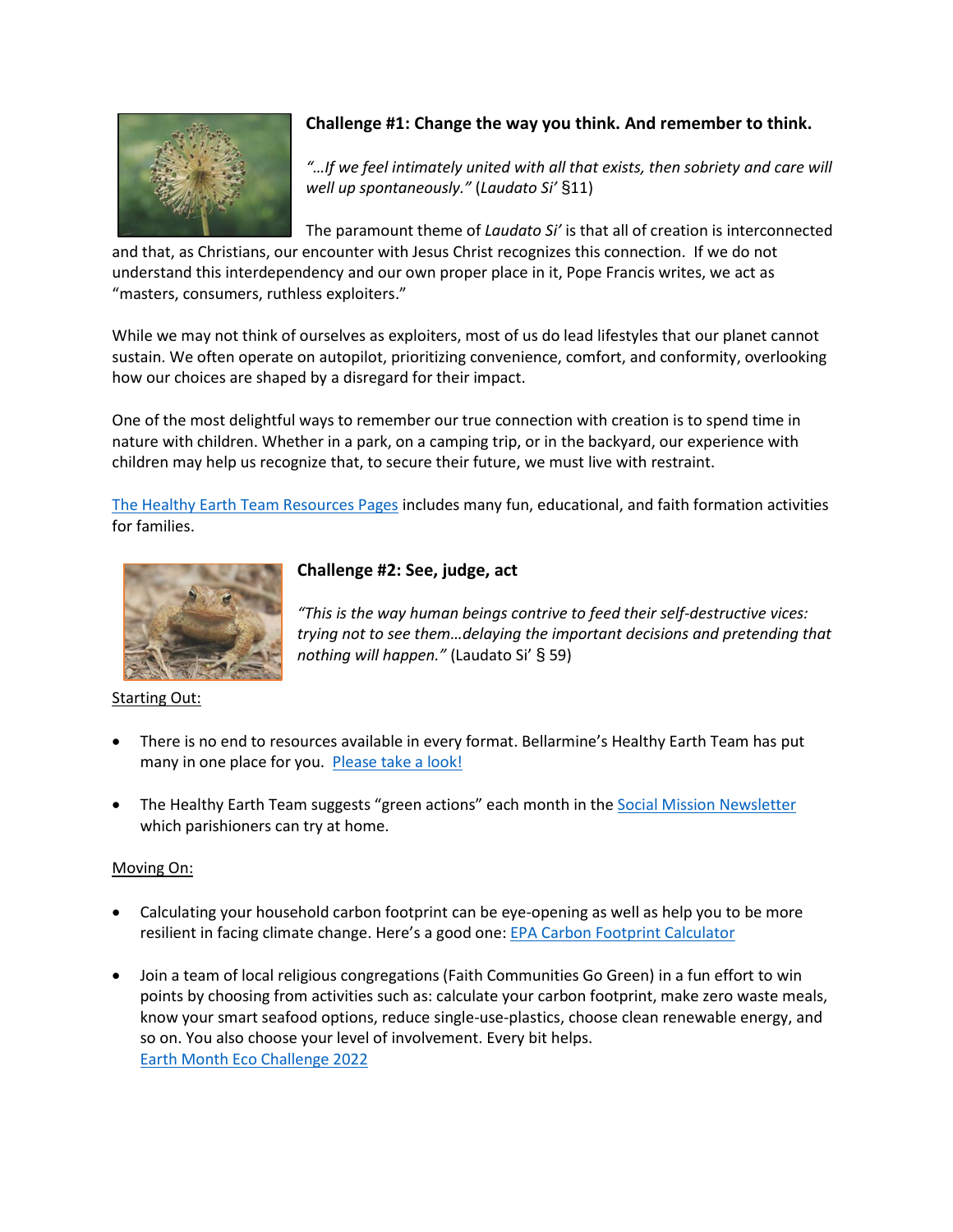

# **Challenge #3: Eat for change**

**"***Changing how we eat will not be enough, on its own, to save the planet, but we cannot save the planet without changing how we eat." ~* Writer Jonathan Safran Foer

The reasons for moving to a plant-based diet range from reducing greenhouse gases, to helping ease world hunger, to more ethical treatment of animals – not to mention improving your health. It's also one of the easiest, lower-cost, and most impactful changes you can make. Xavier Theology Professor John Sniegocki makes the case [here.](https://www.bellarminechapel.org/uploads/9/1/1/0/91105554/meatless_for_lent_handout.pdf)

Starting out: Start with a few meatless meals per week and you may find yourself not missing it at all.

Moving on: Switch to organic produce as you can. Increase the portion of your food that comes from local sources.

Whether Starting Out or Moving On, you will find a lot information on ou[r Healthy Earth Resource Page](https://www.bellarminechapel.org/healthyearth.html) under the Food category. We include links to a list of farmer's markets and CSAs, info on reducing food waste, composting, and more.



# **Challenge #4: Be a waste warrior**

*"There is no such thing as away. When you throw something away it must go somewhere."* ~Annie Leonard, Co-Executive Director of Greenpeace and author of *[The Story of Stuff](https://www.storyofstuff.org/)*.

Our future lies in creating what is called a circular economy. That means extending the life of everything we produce and minimizing waste. It calls for more sharing, leasing, reusing, repairing, and recycling. It may apply not only to goods, but to energy from renewable sources.

Starting Out: Make a mini circular economy in your own home by:

- Minimizing single-use plastics, especially the most toxic to produce and hardest to recycle, such as clamshell containers (labeled #1).
- Recycling your non-Rumpke items at the [Cincinnati Recycling and Reuse Hub.](https://www.cincinnatirecyclingandreusehub.org/)
- Switching to LED bulbs.
- Shopping resale outlets exist for clothes, toys, household items, office and craft supplies.
- Buying in bulk and bringing your own containers.
- Thinking before you buy. When you do buy, choose fair-trade, local and ethically-produced alternatives. If you can afford to pay a bit more to support such businesses, do so.
- Improving energy efficiency in your home. Free assessments from [Sustainergy.](https://www.sustainergy.coop/)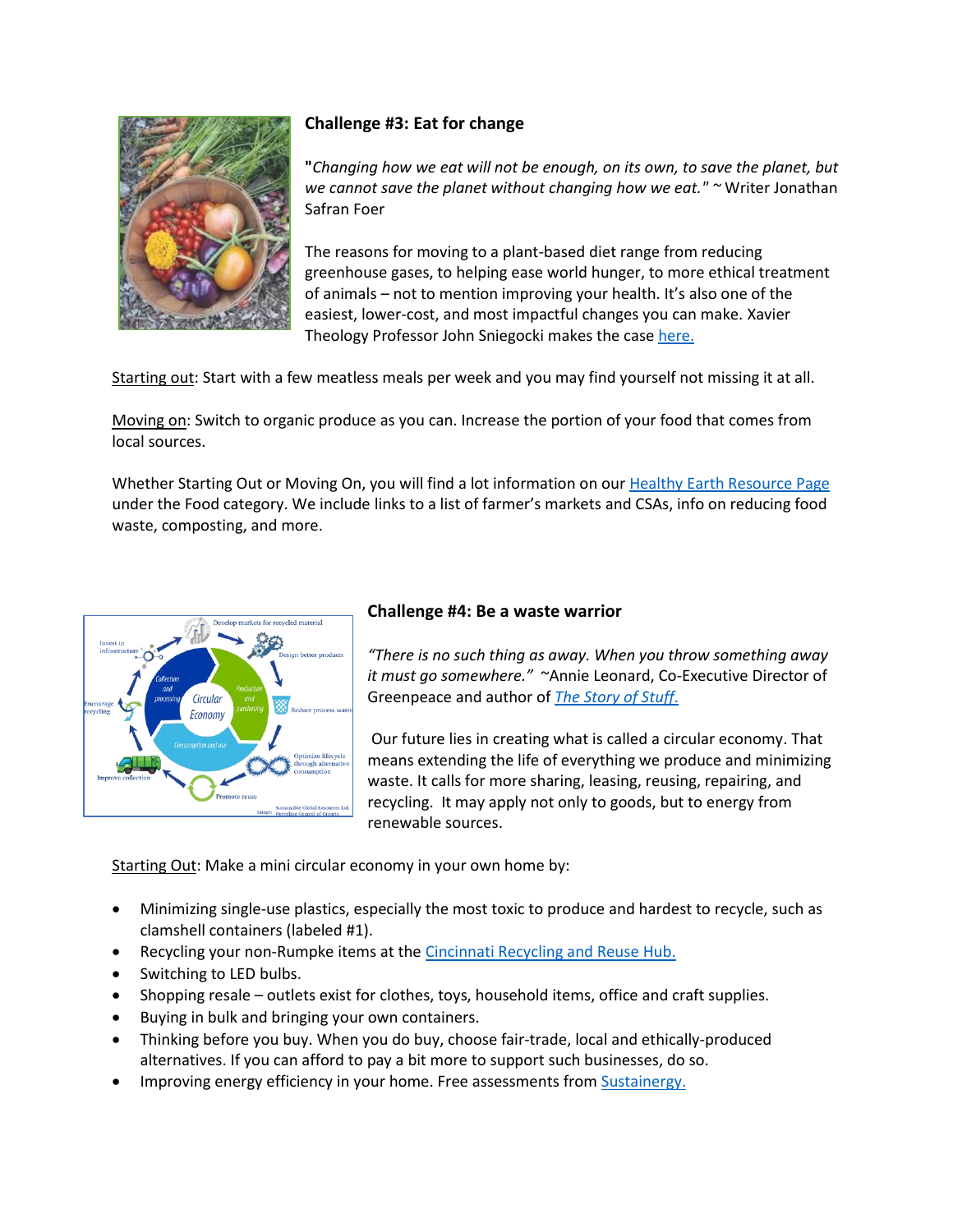#### Moving On

- Move to renewable fuel sources and/or more efficient models for your biggest energy gobblers and carbon emitters: vehicle, furnace, water heater, clothes dryer.
- Rent tools and/or share with neighbors.
- Urge places where you shop to switch to recyclable containers for prepared foods and produce, such as berries. Keep at it. Use your consumer power and things will change.
- Make your own household cleaning supplies from common natural ingredients. Find recipes online or in books such a[s Simply Living Well.](https://simplylivingwell.com/)



#### **Challenge #5: Go wild**

*Unless we restore native plants to our suburban ecosystems, the future of biodiversity in the U.S. is dim.* ~ Professor and author Douglas W. Tallamy in *Bringing Nature Home*

Around the country, homeowners, businesses and institutions are turning vast acres of lawn into havens for native plants and wildlife. If you have any amount of greenspace around your home, you can join the movement.

#### Starting Out:

- Grave environmental harm is done by artificial pesticides, herbicides and fertilizers, especially because of overuse and build-up. Mother Nature provides alternatives if you take the time to learn and accept her ways. Lawn companies may claim their methods are organic, but excess nitrogen – regardless of source – is polluting waterways and suffocating aquatic wildlife.
- Plant native flowers and shrubs. Non-natives, such as many common ornamentals, provide nothing our pollinators need. For inspiration see [Healthy Earth Team Resources Page,](https://www.bellarminechapel.org/healthyearth.html) Land Use.
- In a sunny spot, start a vegetable patch or grow in containers. Even a simple pot of chives looks pretty, adds spice to your food, attracts bees and comes back every year.

#### Moving On:

 Biodiversity cannot exist in the typical suburban yard. Let's not wait until our backyard creatures are gone to find out that we can't live without a wide array of bees, insects, spiders, birds, butterflies, moths, bats, amphibians and more. Here are five essentials recommended by the [National Wildlife Federation:](https://www.nwf.org/Garden-for-Wildlife/Certify) Food, Water, Cover, Places to Raise Young, and Sustainable Gardening Practices. You can help even if your garden amounts to pots on a balcony! Certify your habitat through NWF and get a cool sign for your yard to help others join the cause.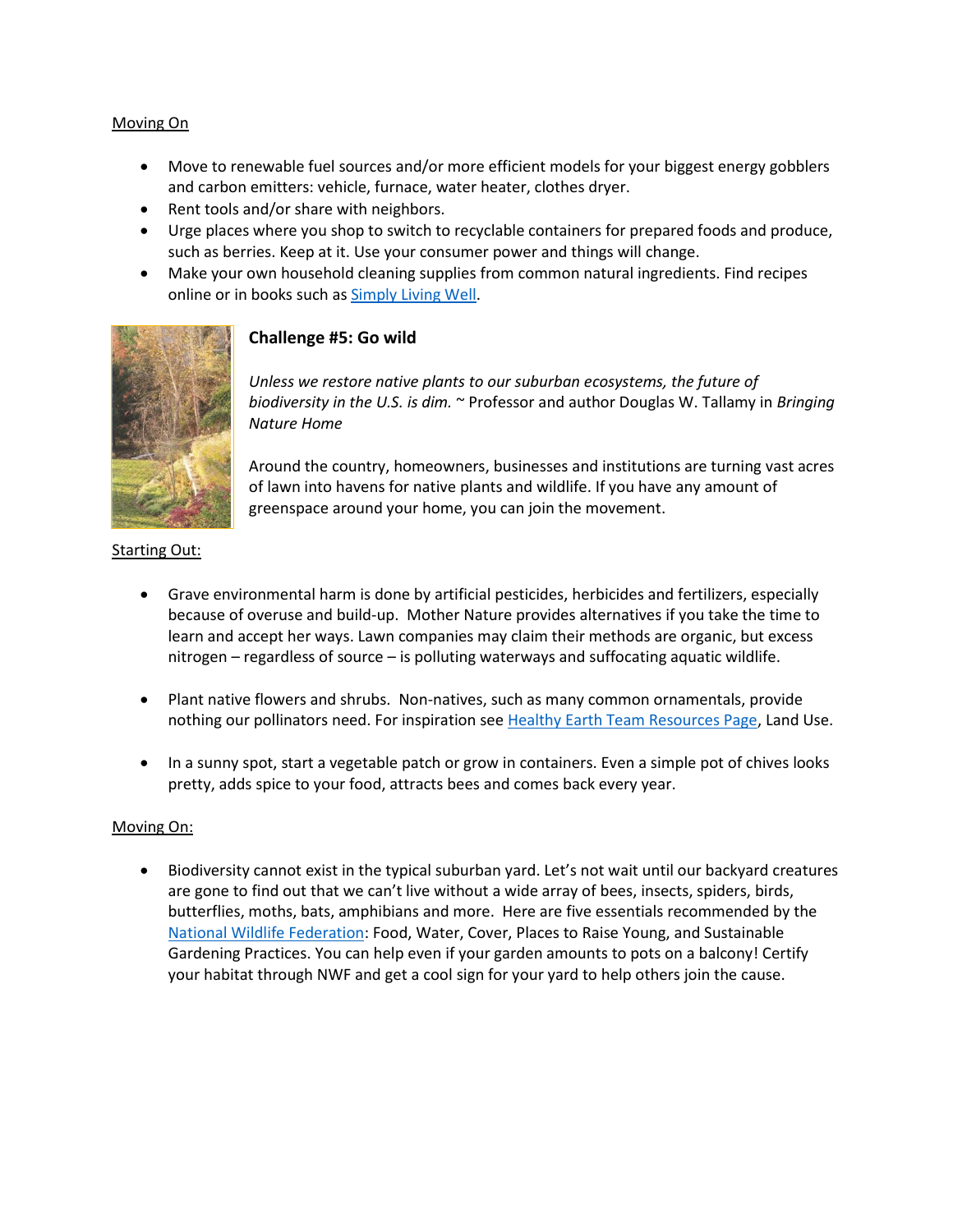Through advocacy and volunteering, help create local wildlife habitats in your school yard, work landscape or roadside greenspace.



# **Challenge #6: Advocate, volunteer, support**

*"The natural environment and the human environment deteriorate together…(we must hear) both the cry of the earth and the cry of the poor."* (LS § 48-49)

#### Starting Out and Moving On:

- Reflect on whatever stirs your heart the most and raise your voice. Opportunities abound. Visit our [Healthy Earth Resources Page,](https://www.bellarminechapel.org/healthyearth.html) Advocacy section.
- [Bellarmine's Ignatian Advocacy Team](https://www.bellarminechapel.org/advocacy.html) offers a monthly collection of advocacy opportunities in th[e Social Mission Newsletter.](https://www.bellarminechapel.org/social-mission-newsletter.html)
- Join Bellarmine's quarterly Active Discipleship Days or the Healthy Earth Team. Contact Tim Severyn, Director of Social Mission, at [severyn@bellarminechapel.org.](mailto:severyn@bellarminechapel.org)
- Join volunteer community clean-up and recycling efforts through organizations such as Keep [Cincinnati Beautiful,](https://www.keepcincinnatibeautiful.org/) [Millcreek Alliance,](https://www.themillcreekalliance.org/) [Civic Garden Center,](civic%20garden%20center) and th[e Recycling and Reuse Hub.](https://www.cincinnatirecyclingandreusehub.org/)



# **Challenge #7: Pray**

*"But now ask the beasts to teach you and the fish of the sea to inform you. Which of these does not know that the hand of God has done this? In his hand is the soul of every living thing, and the life breath of all mortal flesh." Job 12: 7-10*

*Our insistence that each human being is an image of God should not make us overlook the fact that each creature has its own purpose. None is superfluous. The entire material universe speaks of God's love, his boundless affection for us. Soil, water, mountains: everything is, as it were, a caress of God. (Laudato Si'', § 84)*

#### For one and all:

- Planning is underway at Bellarmine for an ecological spiritual series and retreat, beginning in fall, 2022. Stay tuned for more information.
- [Ignatian Ecological Examen](http://www.ecologicalexamen.org/)